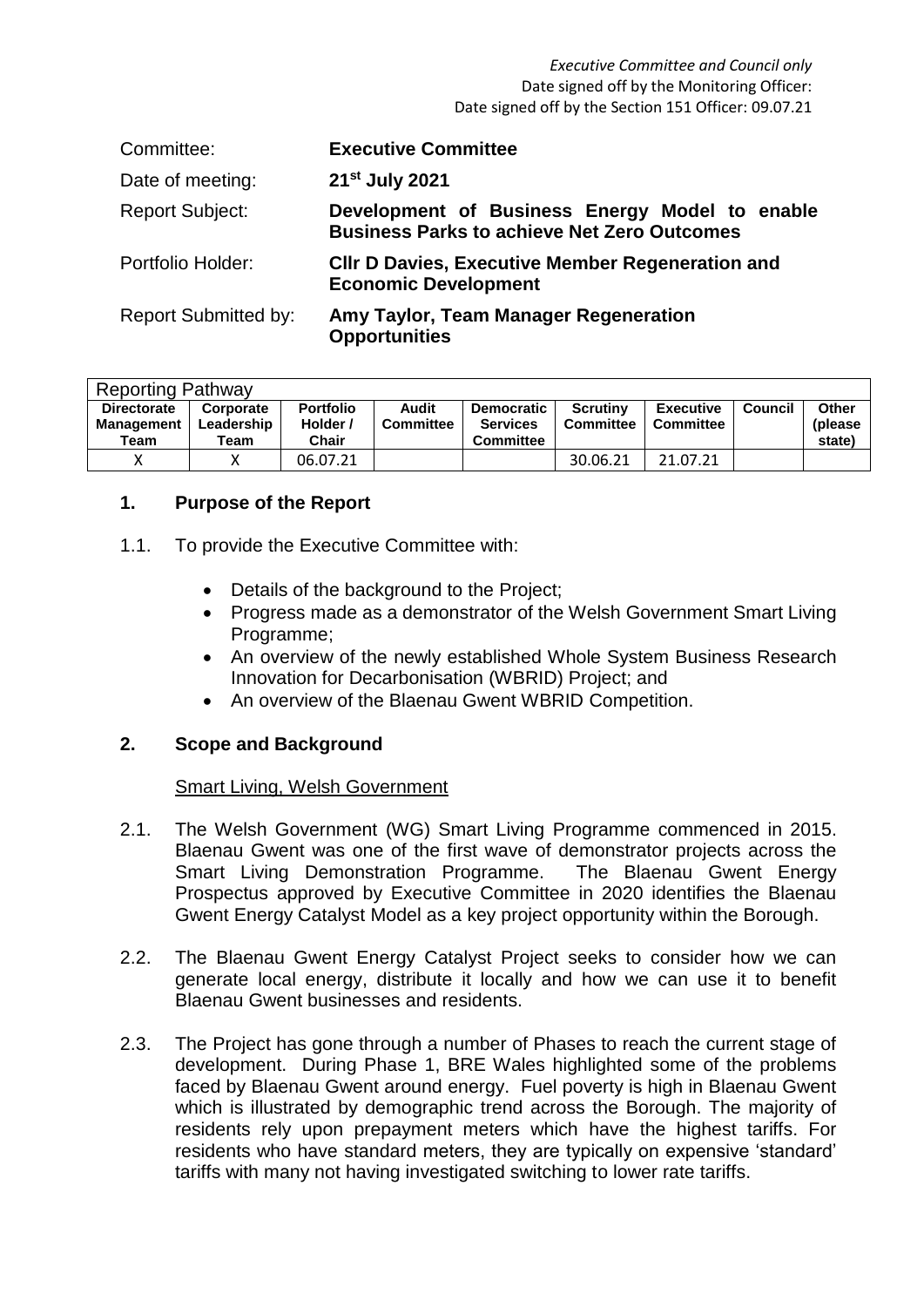2.4. The breadth of the local energy system in Blaenau Gwent is very wide, so we sought to break down the energy system into groups or categories. We identified four initial categories of buildings across Blaenau Gwent that would be required to form part of a local energy services model. Figure 1 shows details of the four platforms identified.



**Figure 1: Blaenau Gwent Energy Catalyst Model – Proposed Energy Platforms**

- 2.5. Subsequent phases of the project have considered each of the energy platforms along with consideration of how this can all be brought back together as the Local Services Model.
- 2.6. Across Blaenau Gwent, the Industrial and Commercial sector was found to use the highest proportion of supplied electricity. As a result, the Industrial and Commercial sector platform was selected as the first of the energy platforms to be considered in greater detail.
- 2.7. Another reason for focusing on this platform is the change to Landlord regulations for non-domestic properties. Since April 2018, landlords of non-domestic private rented sector (PRS) properties are not been permitted to grant, extend or renew an existing tenancy if their property has an EPC rating of F or G. Landlords have to ensure their properties achieve a minimum energy efficiency standard Energy Performance Certificate (EPC) Band B by 2030.
- 2.8. Blaenau Gwent is home to 25 Business Sites (**Appendix One**) which includes Business Parks, Town Centres and Out of Town Retail. Our primary focus shall be on what are likely to be larger energy users in Business Parks. The parks across Blaenau Gwent were all developed at different points and as a result vary greatly in age. For example, the oldest of the Council owned business parks are over 60 years old and in some cases this will cause challenges over technologies that can be deployed to support building energy requirements.
- 2.9. This was split into two areas of work, the first being business consumer research and the second platform development:
	- Consumer Research focused upon making contact and establishing relationships with various sectoral representative companies across Blaenau Gwent that would help us understand the current energy picture across businesses in Blaenau Gwent.
	- Business Platform Development initially started with building up a picture of the Industrial and Commercial assets across Blaenau Gwent and in later stages looked at the modelling of potential technology solutions.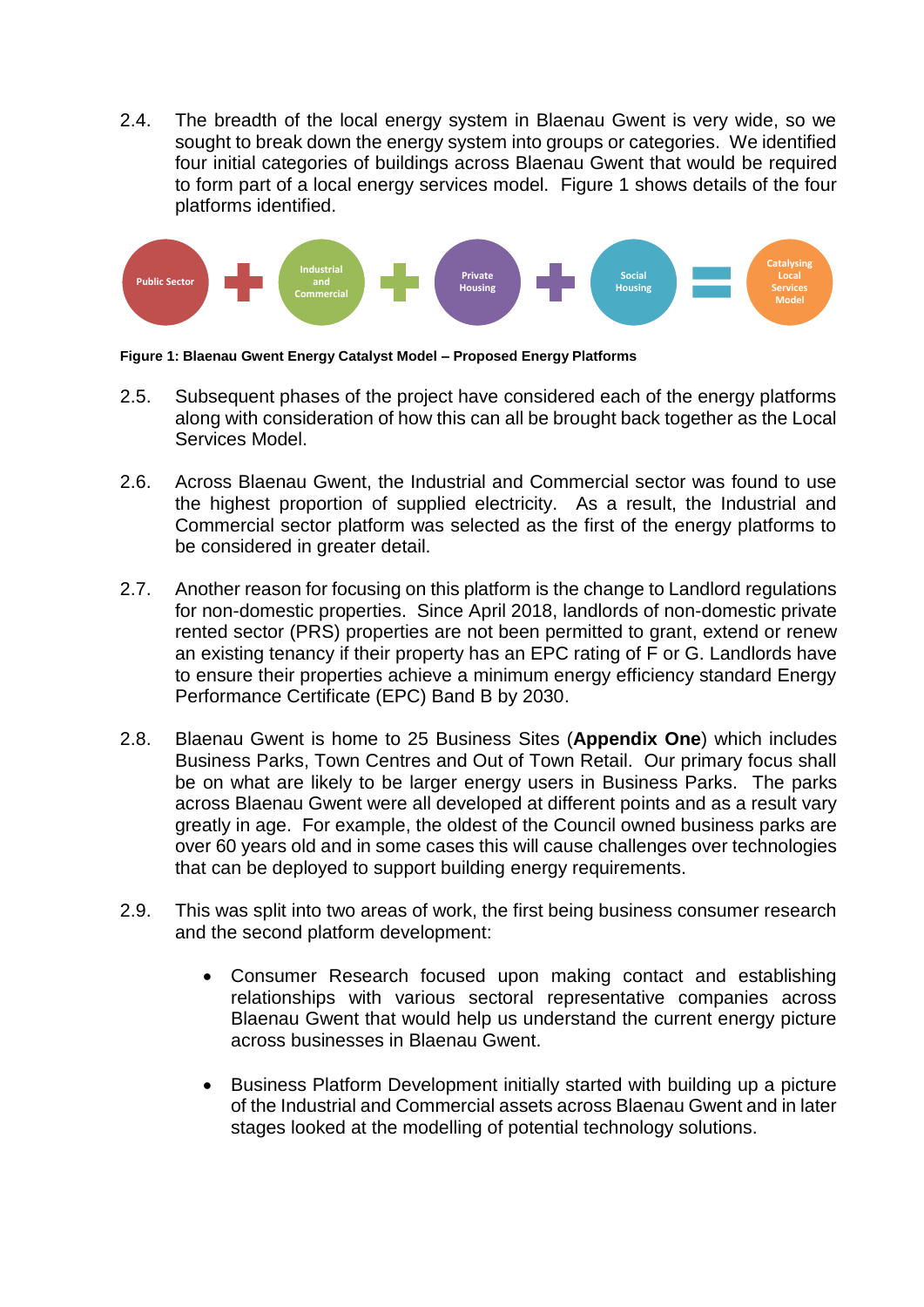## *Business Consumer Research*

- 2.10. Miller Research were engaged by WG to undertake the Business Consumer Research Study. The objectives of the study were to develop business knowledge and understanding of opportunities, benefits and risks for businesses within Blaenau Gwent in the area of energy. In addition, we sought to understand the assets of the businesses or landlords to inform development of the business energy platform to align with the Council Smart Living objectives.
- 2.11. The engagement was carried out using 1 to 1 interviews, phone interviews and online surveys. Stakeholder interviews and the online survey noted energy as not the primary concern for businesses, however, it was seen as a top five priority within the next five years, by 53 per cent of businesses surveyed. Interestingly, cost of utilities was seen as the biggest risk for businesses through the online survey and 86 per cent of respondents noted the cost of energy as the highest perceived risk related to energy.

## *Business Platform Development*

- 2.12. Recognising that we have many business parks across Blaenau Gwent, some with similar characteristics and others with different characteristics we recognised that it would not be possible to adopt a 'one-size fits all' approach. Taking this into account we set about developing a virtual 'typical business park' that could be used to test and model the impact of different energy efficiency / generation technologies. AECOM Limited were commissioned by WG to undertake this element of Phase 2.
- 2.13. The purpose of creating the 'Typical Business Park' was to inform decision making about key items such as scalability of solutions and technologies. It also provides a good indication as to what the market opportunities are in relation to technologies in the business sector and the supply model most suited to delivery.
- 2.14. As part of Phase 2A a range of renewable energy technologies and services were considered and whilst some were discounted due to technical compatibility, relevance in their application and economic viability were able to identify a number of opportunities to be explored further. These were:
	- Brokerage service operated by the Local Authority which provides:
		- o Solar PV (ground and roof mounted)
		- o LED replacement lighting
		- o Energy procurement
- 2.15. Further engagement work with stakeholders in Phase 2B enabled more robust and finer grain data to be gathered to underpin proposed options as part of Phase 2B. Engagement along with desk-top and drive-around surveys enabled identification of the levels of energy demand and suitability of PV and lighting installations. From this, four business parks were identified to showcase the opportunities identified. The four parks were selected because they held common characteristics with a number of other business parks that would enable us to simulate potential opportunities across sites in Blaenau Gwent.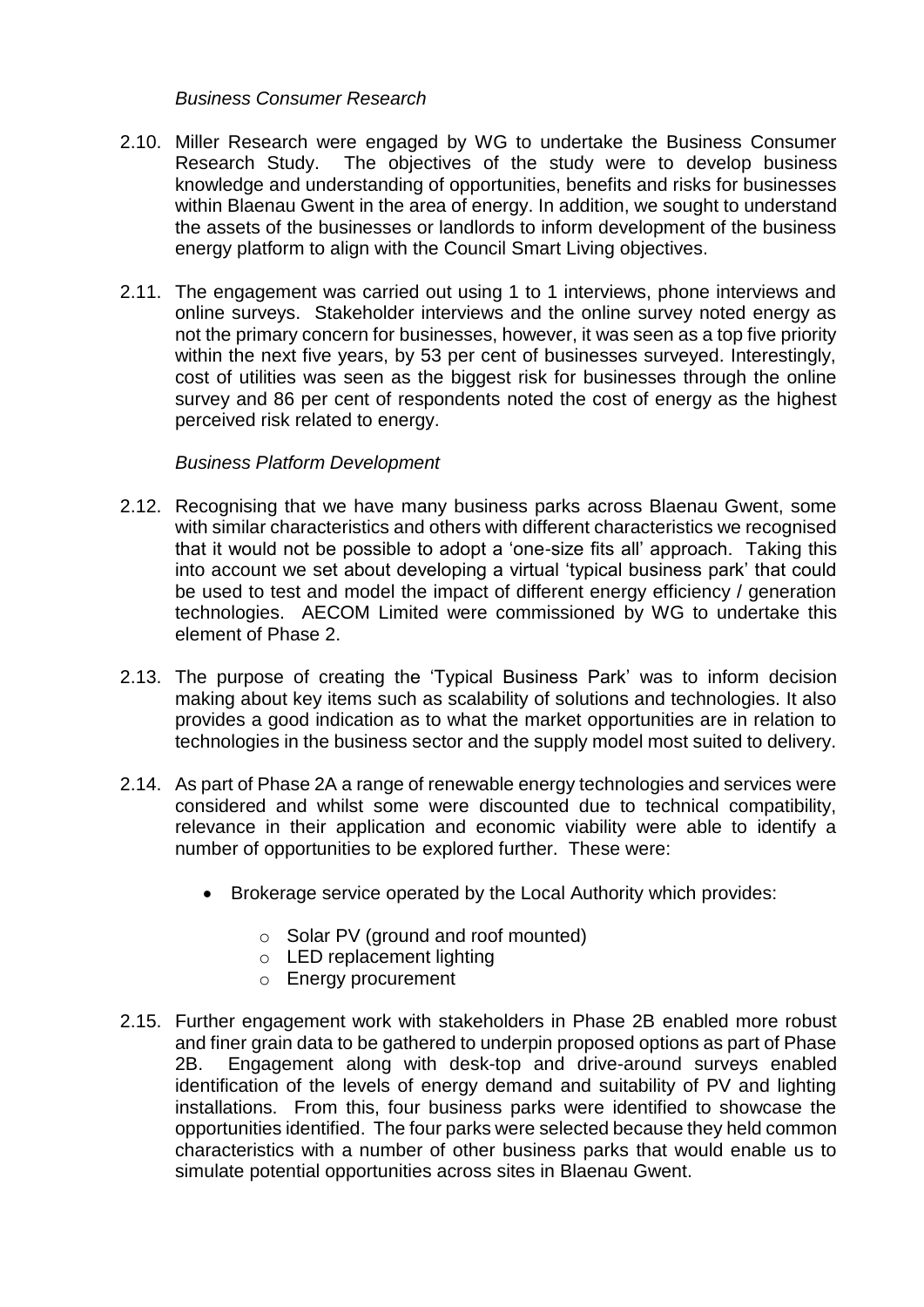## Whole System Business Research Innovation for Decarbonisation (WBRID)

- 2.16. In late 2020, the Welsh Government made funding available for four Local Authorities to issue challenges to businesses with innovative products, processes and services to help communities and the public sector adapt to the challenge of net zero developments and integration of multi energy vector and sectors on a whole system basis.
- 2.17. The Whole System Business Research Innovation for Decarbonisation (WBRID) scheme, is a pilot using the tested principles of Small Business Research Initiative schemes, and is offering four challenges up to £100,000 for each challenge for phase one and up to a further £500,000 for each challenge for phase two, subject to budget provision.
- 2.18. Individual challenges will support work with up to four suppliers in phase one up to £25,000 per project. Those suppliers successful in phase one will be able to apply and if successful, progress to phase two in 2021-22.
- 2.19. The four Local Authorities invited to be challenge owners are Blaenau Gwent County Borough Council, Bridgend County Borough Council, Rhondda Cynon Taf County Borough Council and North Wales Economic Ambition Board. Each of the challenges are different but all have to consider potential for replication and scalability.

## Overview of the Blaenau Gwent WBRID Competition

- 2.20. The invitation for BGCBC to become a challenge owner in the WBRID pilot has enabled the Business Platform Development to move into its third phase. Our competition shall seek to identify innovative solutions which will support energy supply, demand and storage for commercial end users (and in the future domestic end users) across Blaenau Gwent and to work towards creating zero energy parks as a Unique Selling Point (USP) for Blaenau Gwent.
- 2.21. We will work with suppliers to consider to create a local energy system that would meet industrial and commercial energy requirements and work alongside domestic energy user requirements to help alleviate fuel poverty.
- 2.22. Suppliers were selected using the pre-commercial procurement process. A contract notice was released in December and the deadline for supplier applications was 27<sup>th</sup> January 2021.
- 2.23. In total 11 submissions were received from suppliers wishing to work with Blaenau Gwent in Stage 1. These have been evaluated and four companies selected to proceed to Stage 1. Between February and April 2021 they worked with the Council and WG on the development of solutions that will support delivery of our challenge.
- 2.24. Results of Stage 1 are currently being considered in conjunction with WG, Smart Living Team with a view towards securing funding for Phase Two and selecting the preferred suppliers.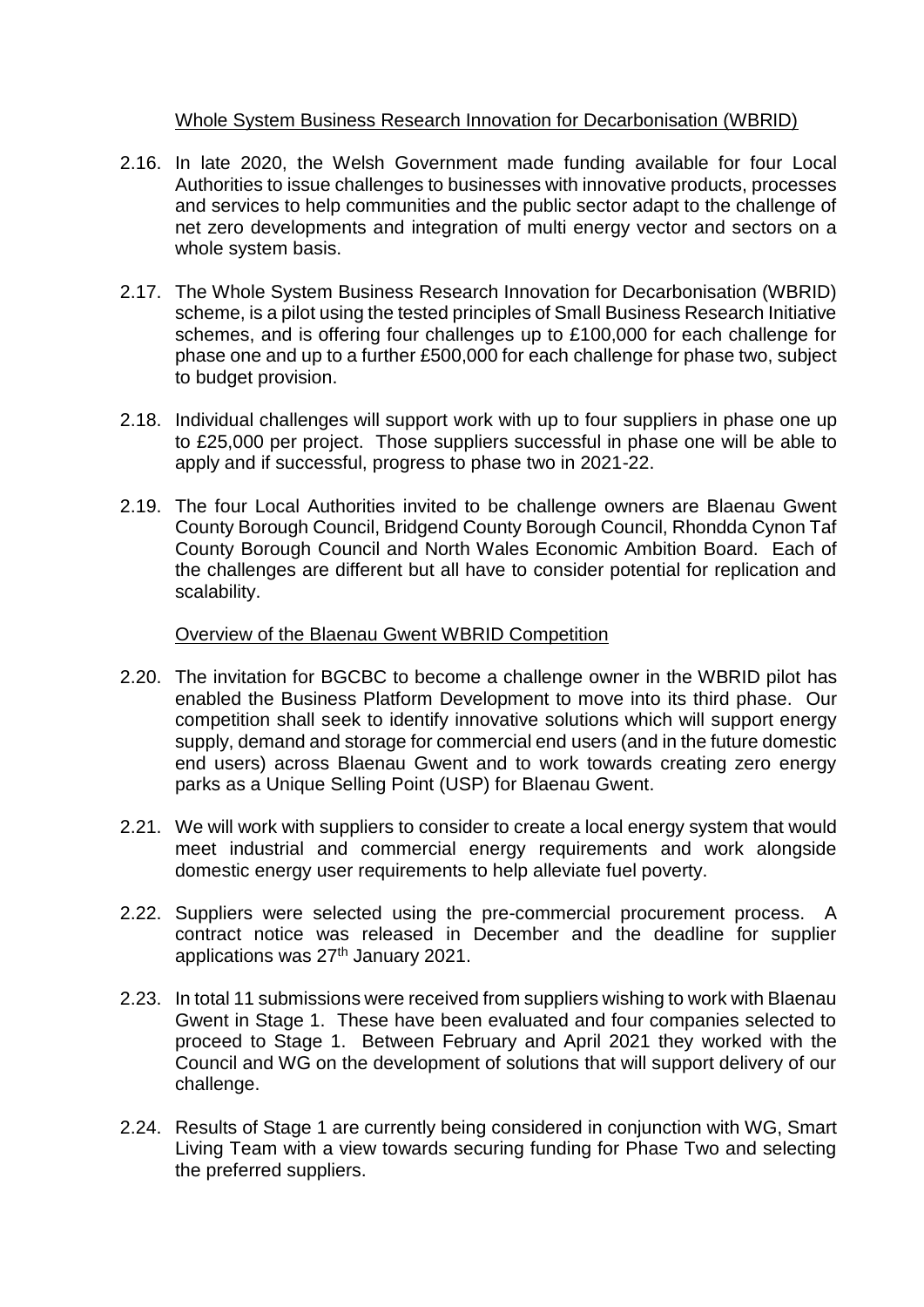# **3. Options for Recommendation**

- 3.1 The Regeneration Scrutiny Committee noted the progress within the report at its meeting on 30<sup>th</sup> June 2021.
- 3.2 This report provides an update on progress therefore there are no options for recommendation. The Executive Committee are asked to note progress of the Project.

#### **4. Evidence of how does this topic supports the achievement of the Corporate Plan / Statutory Responsibilities / Blaenau Gwent Well-being Plan**

4.1. Generation of renewable energy in Wales is supported and encouraged through legislation as follows:

Welsh Government Energy Policy Statement 'A Low Carbon Revolution' (2010) - Notes the potential involvement of WG in encouraging renewable energy industries in order to both reduce greenhouse gas emissions and promote sustainable economic growth.

## Well-Being of Future Generations (Wales) Act 2015

4.2. Welsh Government 'Well-being of Future Generations (Wales) Act' 2015 – Large scale renewable energy is directly aligned with:

'A prosperous Wales' goal, striving towards creating an innovative, productive and low carbon society, which develops a skilled and well-educated population in an economy which generates wealth and provides employment opportunities, allowing people to take advantage of the wealth generated through securing decent work.

4.3. There is also a direct link to the well-being goal for 'A globally responsible Wales' in tackling climate change. The Act encourages long term generational thinking by public bodies to improve the economic, social, environmental and cultural wellbeing of Wales.

## Blaenau Gwent County Borough Council Corporate Plan Refresh 2020-2022

- 4.4. This topic supports the achievement of the Council's Corporate Plan Refresh 2020-2022 in the following areas:
	- To create strong and environmentally smart communities we are taking a strategic approach to the management of our land in different ways;
	- To be a carbon neutral Council by 2030;
	- To develop a portfolio of potential energy opportunities to deliver economic, business and community benefits; and
	- To develop a more commercial organisation to generate income and deliver cost reductions to make local services sustainable and raise money to re-invest in our priorities.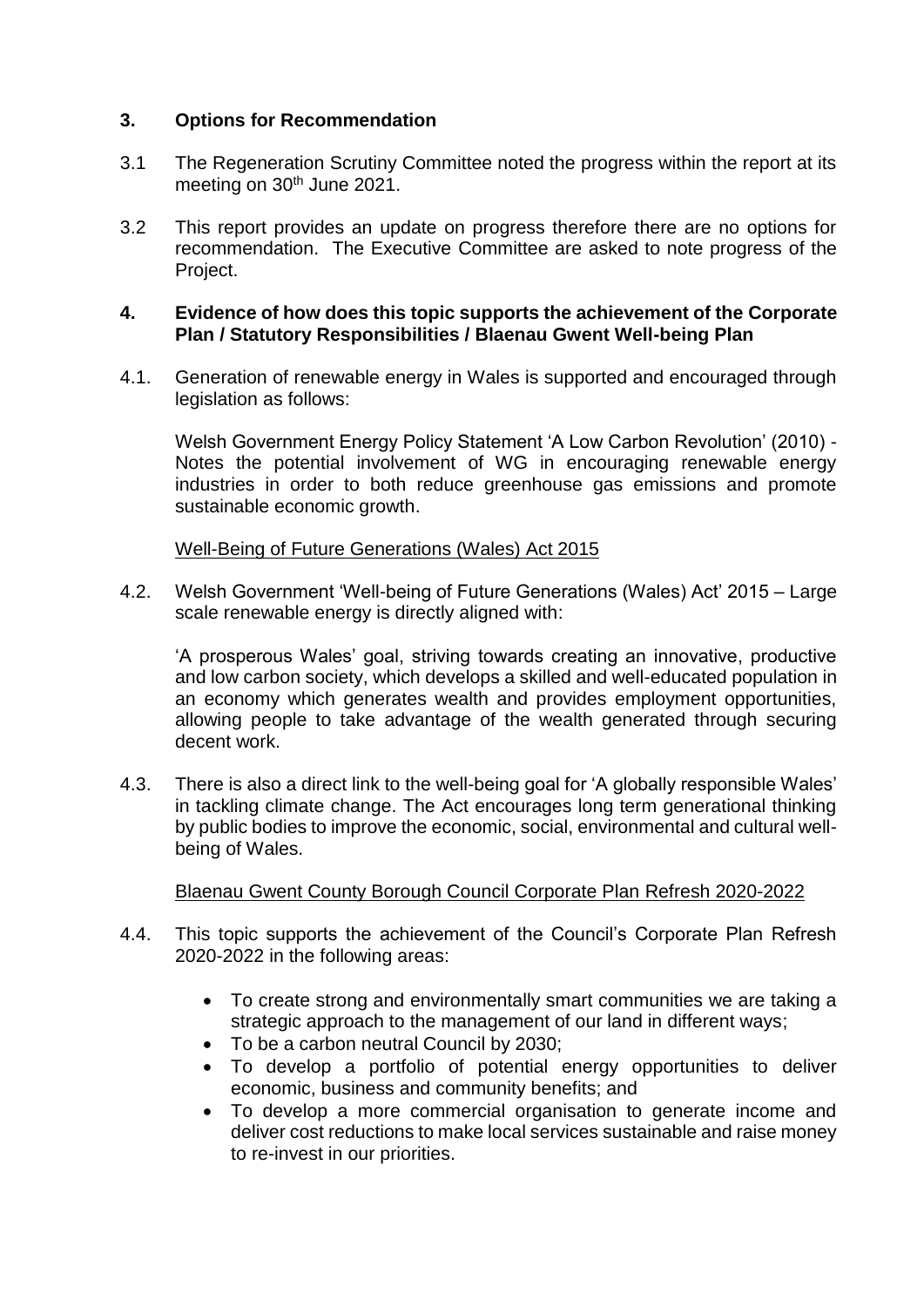# Blaenau Gwent Local Development Plan

- 4.5. In Blaenau Gwent generation of renewable energy development is supported within the LDP under LDP Strategic Policy 7 – Climate Change, which seeks to address the cause of climate change through 'encouraging more of the County Borough's electricity and heat requirements to be generated by renewable and low/zero carbon technologies'.
- 4.6. Development Management Policy 4 Low and Zero Carbon Energy, also encourages major development proposals to incorporate schemes which generate energy from renewable sources.

# Blaenau Gwent Energy Prospectus 2019

4.7. The project is one of a number identified within the Energy Prospectus endorsed by the Council's Regeneration Scrutiny and Executive Committees.

## Blaenau Gwent Decarbonisation Plan, 2020-2030

4.8. This project will also work towards addressing some of the key challenges identified within the Council's decarbonisation plan 2020-2030. For the Council to become carbon neutral by 2030 we will have to exploit local opportunities for renewable generation and using energy differently.

## **5. Implications Against Each Option**

*Cost* 

- 5.1. There have been no direct financial implications as a result of our involvement in the Smart Living Demonstration Programme. All work completed to date has been fully funded and commissioned via the Smart Living Team at Welsh Government. Existing staff resources have been utilised to support the project to date and this will continue to be the case over the next 12 months.
- 5.2. There are no direct financial implications for Stage 1 or the potential Stage 2 of WBRID as Welsh Government have committed research and development funding as noted above to fund the whole of the project prior to commercial purchase of any model developed during the research and development phase of the project.
- 5.3. Funding of £100,000 has been awarded to the Council from Welsh Government for the purposes of running the WBRID Challenge. If we successfully complete Phase 1 and receive approval to proceed to Phase 2 funding of up to £500,000 would be made available by Welsh Government.

*Risk including Mitigating Actions*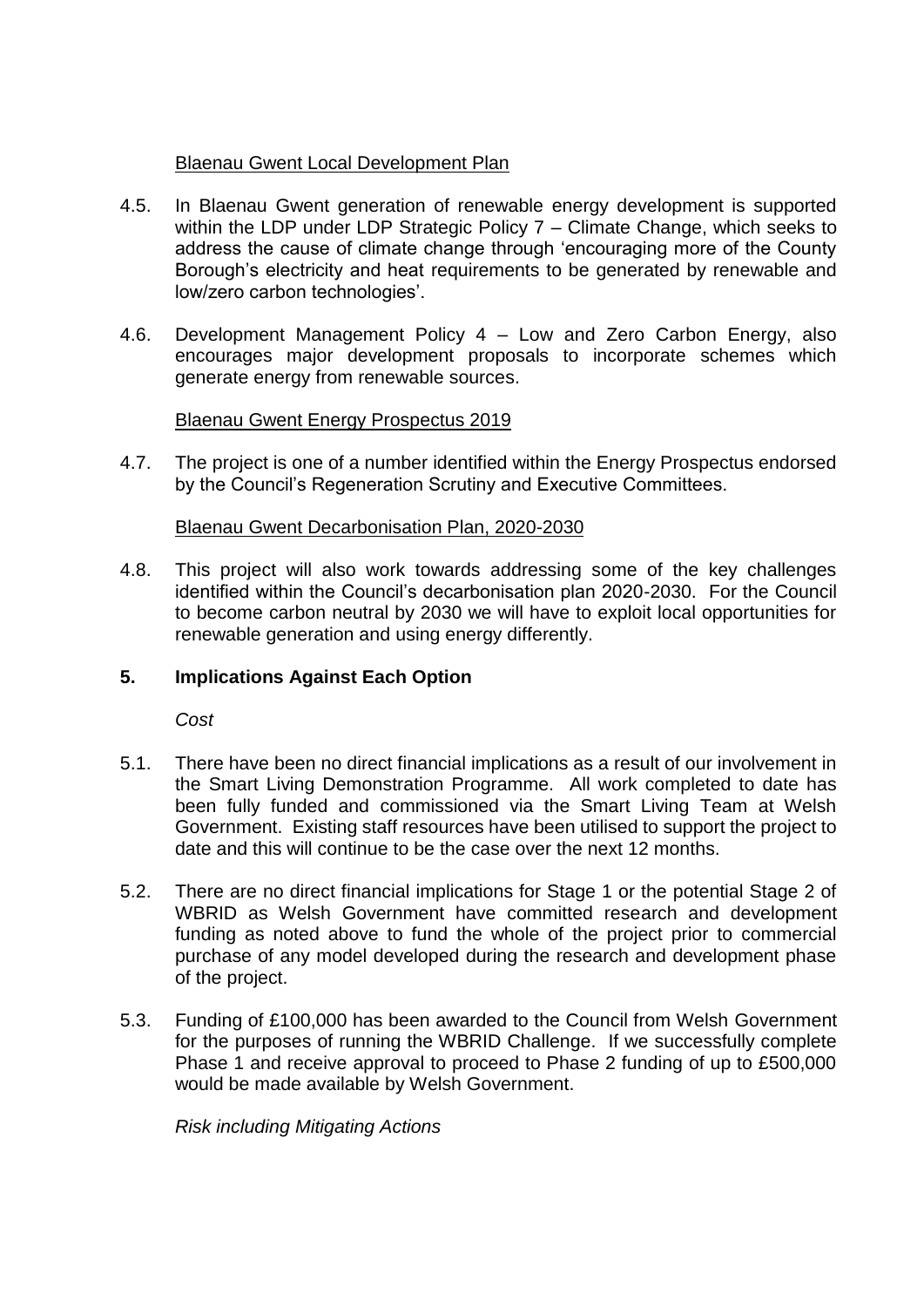5.4. Throughout the Project a risk register will be maintained, with any high risks being reported within Regeneration Services Business Plan. A table containing initial risks for the project is included below.

| <b>Theme</b> | <b>Description</b>                                                                                       |                | <b>Impact</b><br>(1 to 5) | <b>Status</b> | <b>Mitigation</b>                                                                                                    |  |  |
|--------------|----------------------------------------------------------------------------------------------------------|----------------|---------------------------|---------------|----------------------------------------------------------------------------------------------------------------------|--|--|
| Engagement   | Blaenau<br>Gwent<br>businesses<br>do not take<br>advantage<br>of bulk<br>material,<br>energy<br>purchase | $\overline{2}$ | 2                         | <b>Medium</b> | Miller research tested<br>different methods of<br>engagement to increase<br>stakeholders part of phase<br>2 studies  |  |  |
|              |                                                                                                          |                |                           |               | face to face engagement<br>identified as a successful<br>form of engagement                                          |  |  |
|              |                                                                                                          |                |                           |               | increased communications<br>with businesses to keep<br>them updated on the project<br>and progress                   |  |  |
|              |                                                                                                          |                |                           |               | Standalone energy event to<br>bring businesses together -<br>possibly create a network of<br>businesses              |  |  |
| Technology   | Solutions do<br>not provide<br>as much<br>improvement<br>in energy<br>performance<br>as<br>anticipated   | $\overline{2}$ | 3                         | <b>Medium</b> | AECOM collected further<br>data around energy usage<br>and performance in Phase<br>2B                                |  |  |
|              |                                                                                                          |                |                           |               | Further energy information<br>to be collected to validate<br>and model against original<br>assumptions               |  |  |
|              |                                                                                                          |                |                           |               | Pilot project carried out to<br>test performance and<br>consider how modelling /<br>forecasting should be<br>adapted |  |  |
| Procurement  | Lack of<br>interest from<br>companies<br>wishing to<br>participate in<br>this research<br>project        | $\overline{2}$ | 1                         | Low           | Promote using same<br>methods as SBRI (Innovate<br>UK)                                                               |  |  |
|              |                                                                                                          |                |                           |               | Work with KTN to promote<br>the project                                                                              |  |  |
|              |                                                                                                          |                |                           |               | Communications campaign<br>developed to promote the<br>project with potential<br>suppliers                           |  |  |

## *Legal*

5.5. Across the industrial and commercial portfolio, we see mixed ownership (public, private, owner occupier) which adds complexity to project delivery. In some cases, where tenancies are in place there will be different forms of tenancy agreement which adds further layers of complexity around carrying out works.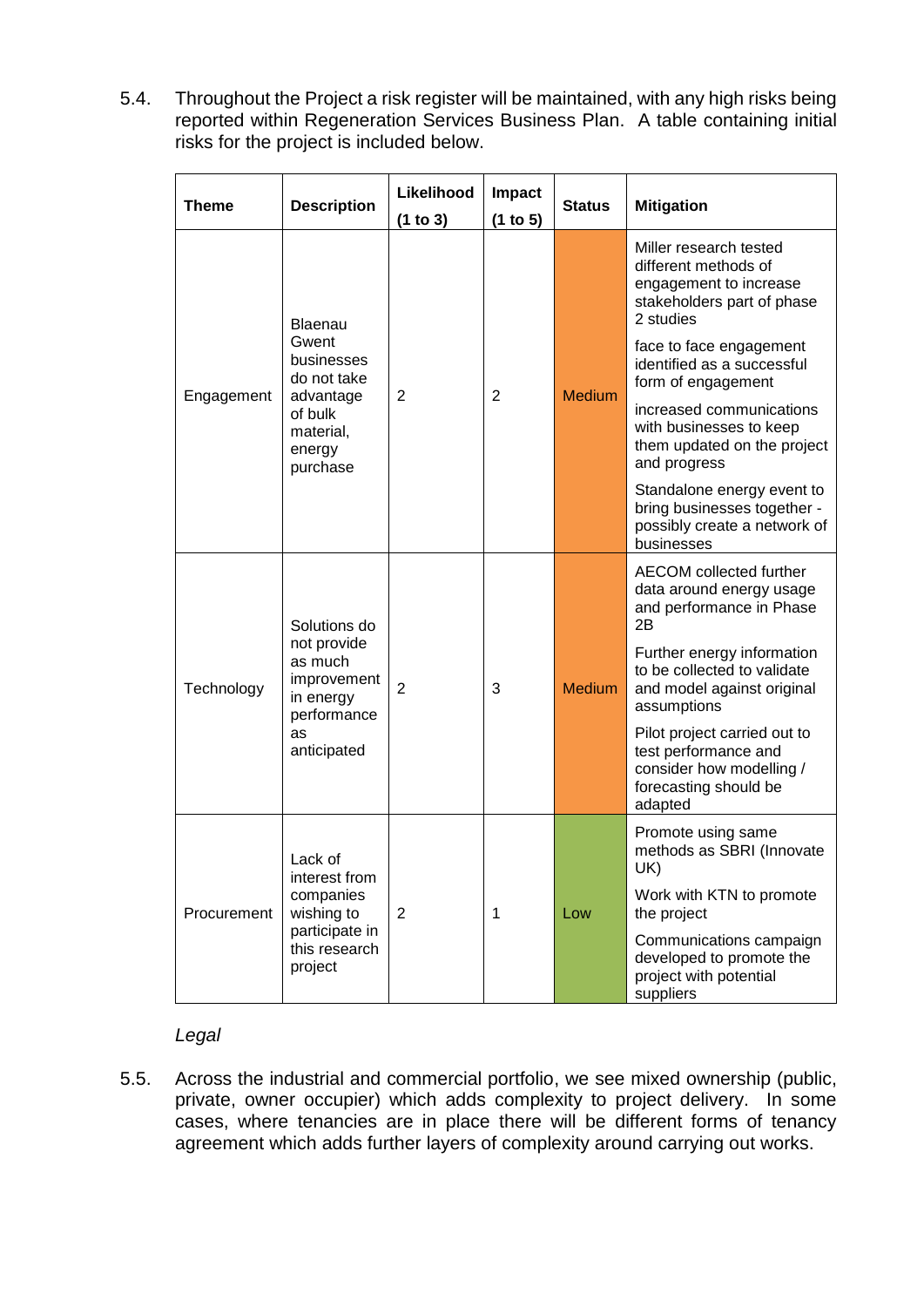## *Personnel*

5.6. The challenge will be project managed within Regeneration Services and will involve working with a number of teams including Economic Development, Estates, Legal and Community Services.

#### **6. Supporting Evidence**

#### *Performance Information and Data*

6.1. Once the project is established a performance framework will be developed and reported accordingly.

#### *Expected outcome for the public*

- 6.2. Some of the many benefits of low cost, low carbon financial, technical and digital investment for the public will include benefit from economic development for the region. Businesses that invest in and deliver low carbon infrastructure would further sustain businesses through local energy supply and offer the potential to own and manage local energy generation assets as part of a partnership arrangement with the Council.
- 6.3. Local businesses would also have the opportunity to shape and support the development of any commercial offering and to support the facilitation role of the Council in attracting further inward investment into the region. The project can also enhance the reputation of Blaenau Gwent and move towards low carbon sustainable business parks as a unique selling point.
- 6.4. There is also an opportunity in the future for the Council to generate lower cost, locally sourced renewable energy for the benefit of residents to tackle fuel poverty, improve local energy generation and resale of surplus energy generation on Blaenau Gwent business parks to the local community.

#### *Involvement (consultation, engagement, participation)*

6.5. Blaenau Gwent Council will continue to work with local business parks and carry out further engagement with building owners and tenants. The project will seek to bring together a range of partners to work collaboratively to assist Blaenau Gwent to meet its aspirations of Net Zero Business Parks.

#### *Thinking for the Long term (forward planning)*

- 6.6. The project will assist the Council with balancing its short term needs to identify areas for potential financial efficiency (reduced energy costs, digital efficiencies) both for its own business and property rental portfolio, alongside its long term support for businesses and community needs for a sustainable, low carbon future through local the development of energy generation.
- 6.7. Should this test also prove that the solution is replicable we would then look to consider scalability and replicability with some of our neighbouring Local Authority Partners. Blaenau Gwent has successfully led on joint Local Authority projects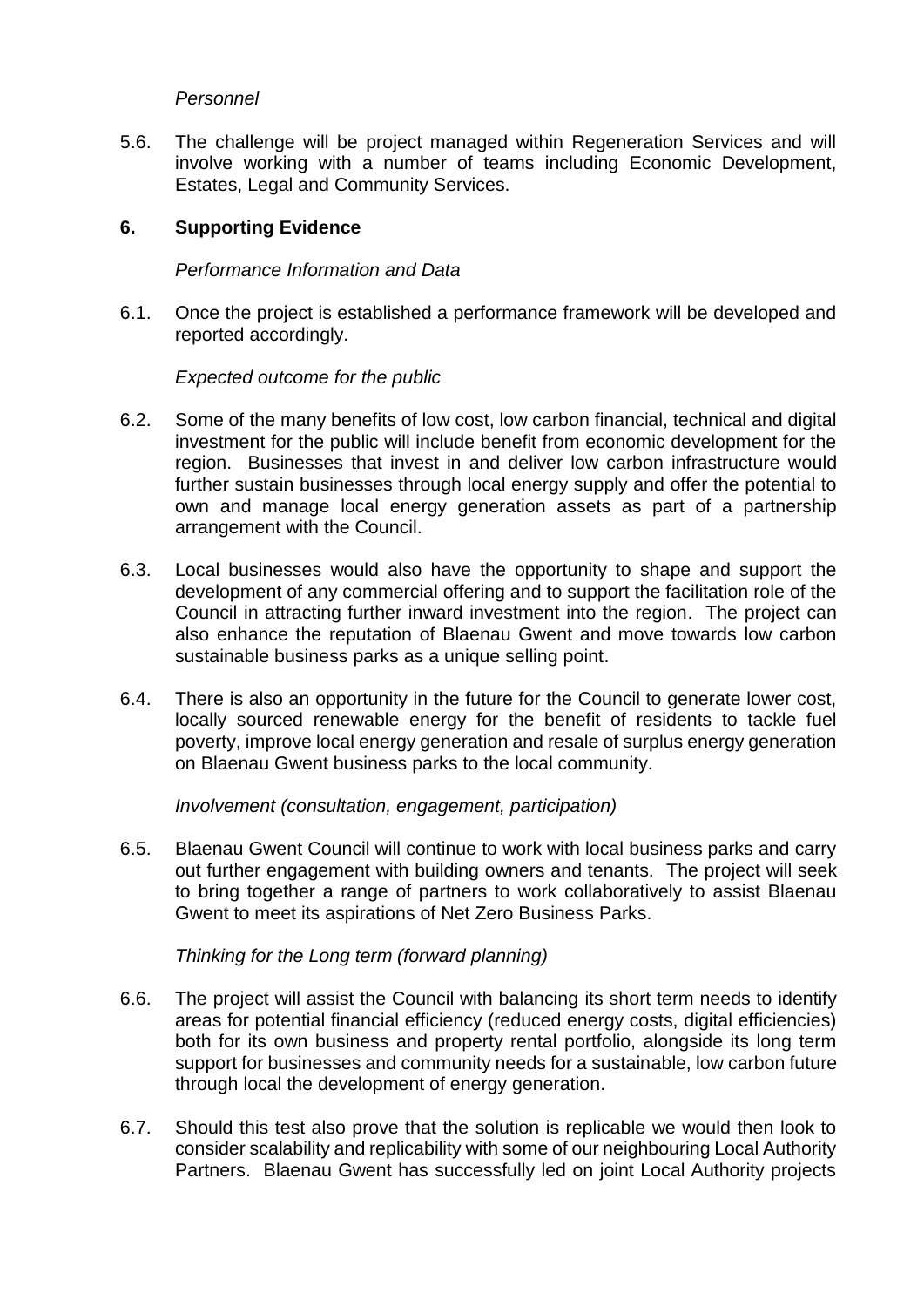and we could consider a similar approach towards deployment of the challenge solution.

*Collaboration / partnership working*

6.8. Business developments across Blaenau Gwent are in mixed ownership (Public, Private and Owner/Occupier) and this will require us to collaboratively with each of the ownership groups if we are to fully achieve the aspiration of Net Zero Business Parks.

*Integration(across service areas)*

6.9. As outlined above work for this project will need to take place across multiple service areas. Service areas including Economic Development, Estates, Legal and Community Services will be included in discussions and invited to provide feedback on potential solutions.

#### **7. Monitoring Arrangements**

- 7.1. As a result of receiving grant funding from Welsh Government to carry out the challenge we are required to report back on progress and seek approval for future stages of funding. A Stage One completion report is required at the end of Stage One.
- 7.2. Weekly meetings are held with the Lead Officer from Smart Living at Welsh Government and the other four challenge owners. These meetings are used to provide updates on progress, discuss risks and/or issues and discuss common themes that support Welsh Government in evaluating the success of the WBRID programme.

## **Background Documents /Electronic Links**

Appendix One – Business and Industrial Estates Across Blaenau Gwent

*Executive Committee Report, Energy Prospectus, 18th December 2019 Executive Committee Report, Energy Prospectus Annual Review, 13th January 2021*